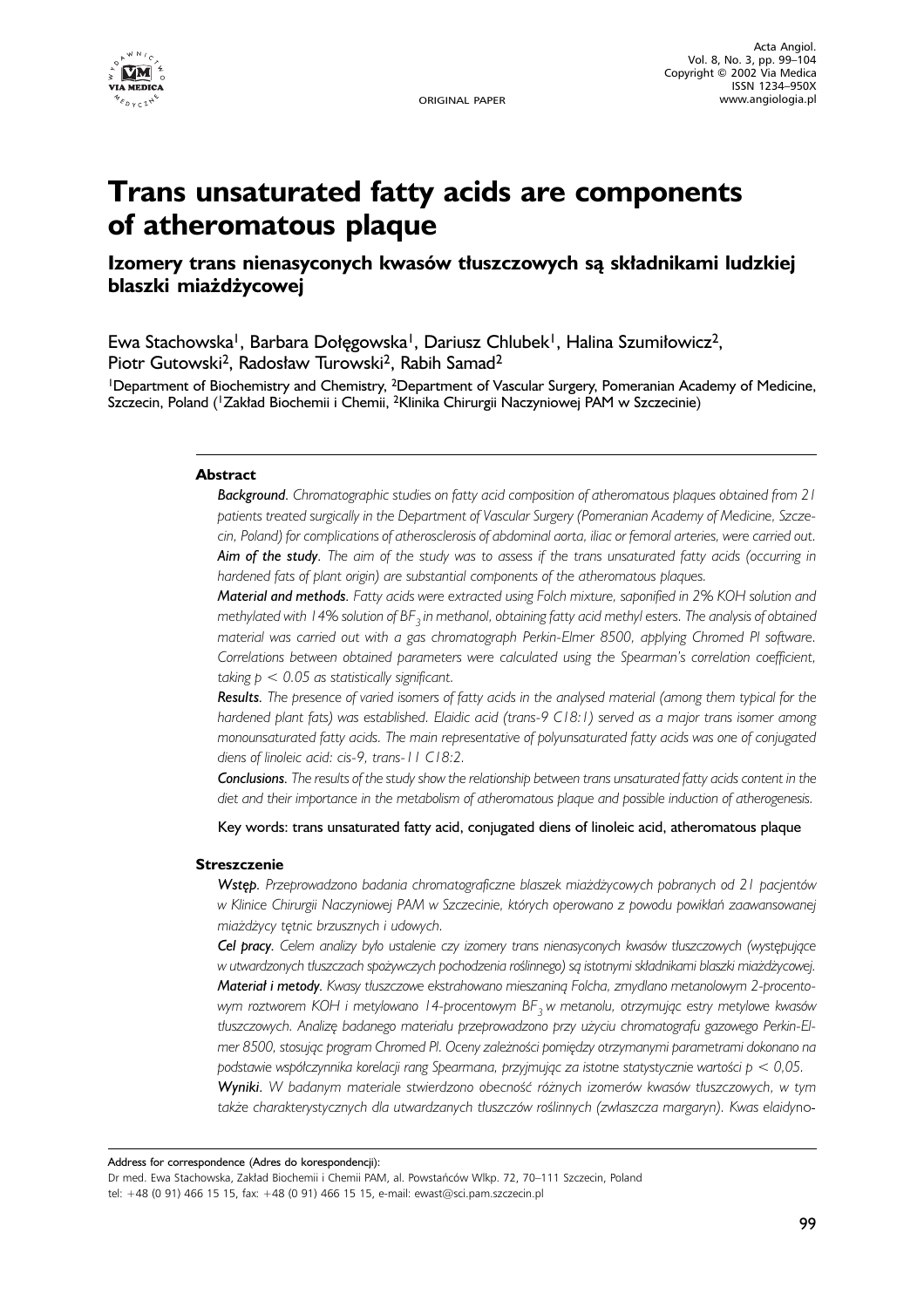*wy (trans 9 C18:1) okazał się dominującym trans izomerem wśród jednonienasyconych kwasów tłuszczowych. Głównym reprezentantem wielonienasyconych kwasów tłuszczowych był jeden ze sprzężonych dienów kwasu linolowego: cis 9 trans 11 C18:2.*

*Wnioski. Wyniki badań wskazują na zależność pomiędzy występowaniem w diecie izomerów trans nienasyconych kwasów tłuszczowych a ich udziałem w metabolizmie blaszki miażdżycowej, a nawet w ewentualnym indukowaniu procesu aterogenezy.*

Słowa kluczowe: izomery trans nienasyconych kwasów tłuszczowych, skoniugowane dieny kwasu linolowego, blaszka miażdżycowa

#### **Introduction**

The major source of trans unsaturated fatty acids in human organism are chemically transformed plant fats (refined oils and margarines) that play important role as dietary substitutes of animal fats [1, 2]. This kind of substitution remains controversial, since hardened plant fats are devoid of some valuable components as the lipidsoluble vitamins and essential unsaturated fatty acids [1]. It was established that trans unsaturated fatty acids exert many undesirable effects: they increase the total plasma concentration of both cholesterol and lipoprotein a [3] simultaneously declining the concentration of HDL cholesterol [2], inhibit the activity of  $\Delta^6$ -desaturase reducing the convertion of linoleic acid to arachidonic acid and impairing the synthesis of eicosanoids [4]. They also activate cytochrom oxidase P-448/450 increasing the activity of peroxysomes (potential generation of free radicals), which accelerates atherosclerosis [1].

#### **Aim of the study**

The aim of the study was to assess which of the trans isomers of oleic acid (C18:1) and linoleic acid (C18:2) occur in atheromatous plaque. A content of conjugated diens of linoleic acid (mainly cis-9, trans-11 C18:2) in atheromatous plaque was also investigated.

#### **Material and methods**

The study group comprised 21 patients treated surgically in the Department of Vascular Surgery (Pomeranian Academy of Medicine, Szczecin, Poland) aged 45– –76 years (19 males and 2 females), operated for complications of atherosclerosis of abdominal aorta, iliac arteries or femoral arteries. Two cases of diabetes mellitus, and six of arterial hypertension were recognized. Ten patients were smokers, 8 were ex-smokers, while 3 never smoked tobacco. All patients reported regular consumption of chemically processed plant oils.

Atheromatous plaques were dried under nitrogen, weighted and fragmented using a metal homogenizer

# **Wstęp**

Głównym źródłem nienasyconych kwasów tłuszczowych izomerii trans w ludzkim organizmie są chemicznie przetworzone tłuszcze roślinne (rafinowane oleje i margaryny), pełniące rolę zamienników tłuszczów zwierzęcych [1, 2]. Ten rodzaj substytucji w pożywieniu człowieka budzi jednak zastrzeżenia — w przeciwieństwie do olejów (tłuszcze płynne) utwardzane tłuszcze roślinne są pozbawione niektórych cennych substancji m.in. witamin rozpuszczalnych w tłuszczach i niezbędnych nienasyconych kwasów tłuszczowych [1]. Wykazano, że w organizmie ludzkim izomery trans nienasyconych kwasów tłuszczowych wykazują wiele działań niepożądanych: zwiększają w osoczu stężenie cholesterolu całkowitego i lipoproteiny a [3], obniżając jednocześnie stężenie cholesterolu frakcji HDL [2], hamują aktywność  $\Delta^6$ -desaturazy, co obniża wydajność przemiany kwasu linolowego w arachidonowy i upośledza syntezę eikozanoidów [4]. Izomery trans nienasyconych kwasów tłuszczowych aktywują także oksydazę cytochromową P-448/450, zwiększając tym samym aktywność peroksysomów (potencjalne generowanie wolnych rodników), co przyspiesza rozwój procesów miażdżycowych [1].

#### **Cel pracy**

Celem pracy było zbadanie, które z izomerów trans kwasu oleinowego (C18:1) i kwasu linolowego (C 18:2) wystepują w składzie blaszki miażdżycowej. Określono także czy w blaszce miażdżycowej znajdują się sprzężone dieny kwasu linolowego (głównie cis 9, trans 11 C18:2).

#### **Materiał i metody**

Badaniami objęto grupę 21 pacjentów operowanych w Klinice Chirurgii Naczyniowej PAM w wieku 45–76 lat (19 mężczyzn i 2 kobiety) operowanych z powodu powikłań miażdżycy w obrębie aorty brzusznej, tętnic biodrowych lub udowych. U 2 osób rozpoznano cukrzycę, u 6 — nadciśnienie tętnicze, 10 osób paliło tytoń, 8 pacjentów było w przeszłości palaczami, a 3 osoby nigdy nie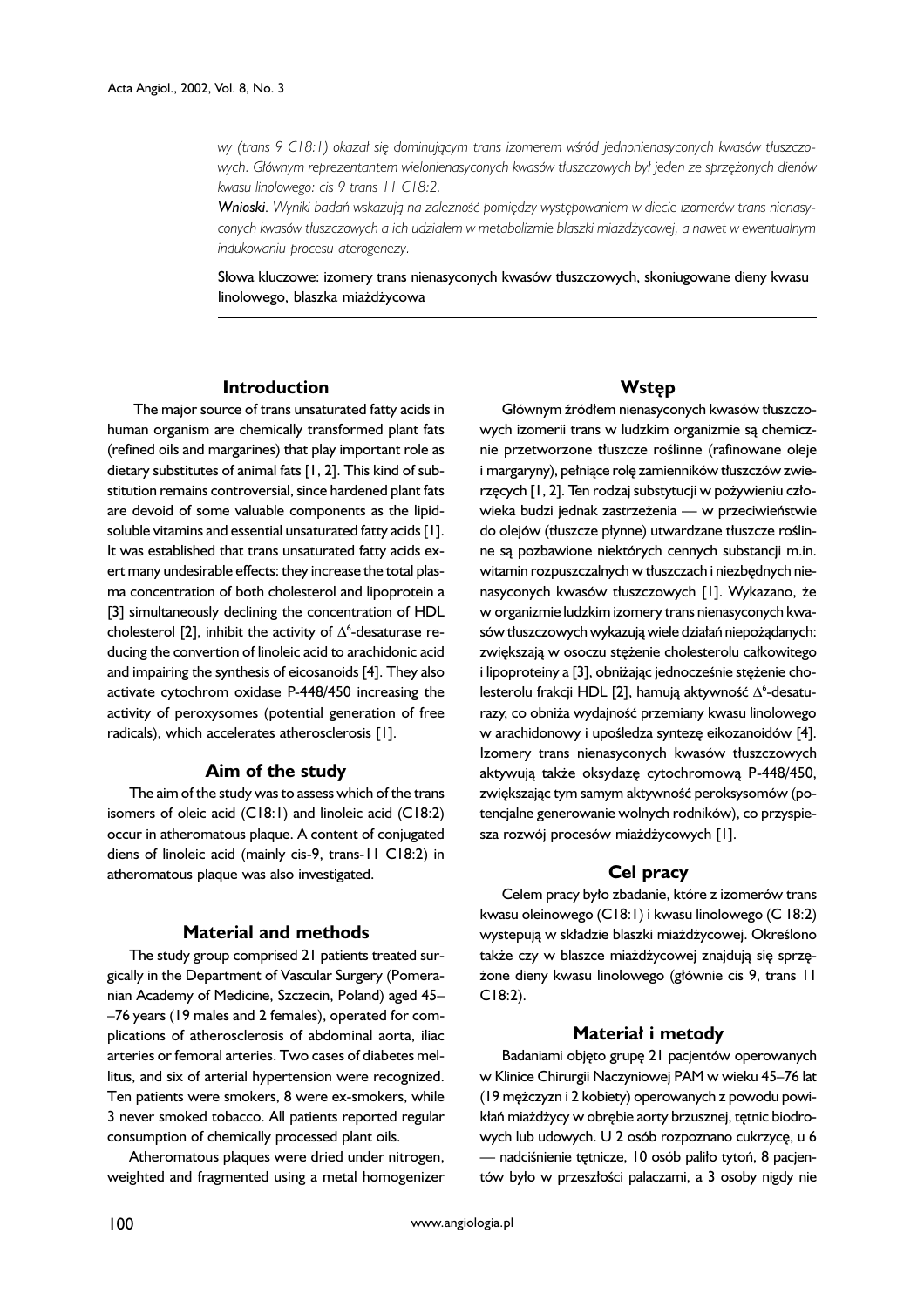immersed in liquid nitrogen. Fatty acids were extracted according to Folch [5], saponified in 2% KOH solution, and methylated with 14% solution of  $BF_3$  in methanol for 15 min at 65°C. Fatty acid methyl esters were extracted with hexane and concentrated under nitrogen. Gas chromatography was applied using Perkin- -Elmer 8500 instrument equipped with a capillary column (105 m  $\times$  0.25 mm, coated with RTX 2330). Chromatographic conditions were as follows: injector temp. 220°C, detector temp. 250°C, oven temp. 165°C for 30 min, gradient of 8°C/min, final temp. 235°C for 30 min, carrier gas linear flow rate 20 cm/s, splitless injection. Fatty acids were identified by comparison their retention times with those of highly purified  $(> 99\%)$ standards. Quantitative analysis with Chromed PL software was based on peak areas and C17:0 was used as internal standard.

Statistical analysis was carried out with Statistica 5.1 PL software. The Spearman's correlation coefficient r was calculated and significance was taken as  $p < 0.05$ .

#### **Results**

The study proved to demonstrate the appearance of trans mono- and polyunsaturated fatty acids in the atheromatous plaques (Table I). Quantitatively dominant among monounsaturated fatty acids were trans isomers of oleic acid C18:1. Sporadically occured trans-9 isomer of palmitoleic acid C16:1. Traces of trans isomers of linolenic acid C18:3 were detected.

**Table I.** Median and minimum/maximum content of trans isomers of fatty acids in human atheromatous plaques as percentages. Shown in the order of decrease content **Tabela I.** Wartość mediany oraz wartość minimum/maksimum procentowej zawartości izomerów trans kwasów tłuszczowych w ludzkich blaszkach miażdżycowych. Podane w kolejności malejącej zawartości procentowej

| <b>Isomer</b><br><b>Izomer</b>               | Median (minimum-maximum)<br>Mediana (minimum-maksimum)<br>(%) |  |  |  |  |  |  |  |
|----------------------------------------------|---------------------------------------------------------------|--|--|--|--|--|--|--|
| C18:2 cis 9 trans 11                         | $0.2215(0.155-0.251)$                                         |  |  |  |  |  |  |  |
| $C18:1$ trans 9                              | $0.19(0.06 - 0.525)$                                          |  |  |  |  |  |  |  |
| $C18:2$ cis 10 trans 12                      | $0.095(0.067 - 0.225)$                                        |  |  |  |  |  |  |  |
| $C18:1$ trans 8                              | $0.04(0 - 0.0115)$                                            |  |  |  |  |  |  |  |
| $C[8:1]$ trans $\Pi$                         | $0.04(0-0.1)$                                                 |  |  |  |  |  |  |  |
| C18:2 trans 9 trans 12                       | $0.032(0 - 0.056)$                                            |  |  |  |  |  |  |  |
| $tC18:1$ trans $10$                          | $0.02(0 - 0.044)$                                             |  |  |  |  |  |  |  |
| $C16:1$ trans 9                              | $0.0001(0 - 0.061)$                                           |  |  |  |  |  |  |  |
| <b>Total trans</b><br><b>Wszystkie trans</b> |                                                               |  |  |  |  |  |  |  |
| $(C 16:1 + C 18:1 + C 18:2)$                 | 0.6386                                                        |  |  |  |  |  |  |  |

paliły tytoniu. Wszyscy pacjenci regularnie i od wielu lat spożywali chemicznie przetworzone tłuszcze roślinne.

Blaszki miażdżycowe uzyskane od pacjentów ważono i kruszono w chłodzonym ciekłym azotem homogenizatorze metalowym. Kwasy tłuszczowe ekstrahowano mieszaniną Folcha [5], zmydlano metanolowym 2-procentowym roztworem KOH i metylowano 14-procentowym roztworem BF<sub>3</sub> w metanolu przez 15 min. w temp. 65°C, otrzymując estry metylowe kwasów tłuszczowych. Powstałe estry metylowe kwasów tłuszczowych ekstrahowano heksanem i zagęszczano w atmosferze azotu. Analizę estrów metylowych przeprowadzono za pomocą chromatografu gazowego Perkin-Elmer 8500, z kolumną kapilarną 105 m, o średnicy 0,25 mm (RTX 2330). Ustalono następujące parametry analizy: dozownik 220°C, detektor 250°C, temp. pieca 165°C przez 30 min, a następnie przyrost temperatury o 8°/min do 235°C i jej utrzymanie przez kolejnych 30 min. Prędkość liniowa gazu 20 cm/s. Nastrzyk w trybie *splitless*. Poszczególne estry metylowe analizowano, porównując uzyskane czasy retencji z czasami retencji wzorców o wysokiej czystości (> 99%). Analizę ilościową zawartości kwasów tłuszczowych przeprowadzono, porównując powierzchnię pików badanych z powierzchnią piku wzorca wewnętrznego (kwas margarynowy C17:0). Analizę pików przeprowadzono, stosując program Chromed Pl.

W celu oceny siły współzależności pomiędzy zmianami zawartości poszczególnych parametrów wyznaczono współczynniki korelacji r Spearmana. Za istotność statystyczną przyjęto p < 0,05.

#### **Wyniki**

Badania wykazały obecność izomerów trans kwasów tłuszczowych zarówno jedno-, jak i wielonienasyconych w składzie blaszek miażdżycowych (tab. I). Wśród jednonienasyconych kwasów tłuszczowych dominującymi pod względem ilościowym były izomery trans kwasu oleinowego (C18:1). Sporadycznie występował izomer trans 9 kwasu palmitooleinowego (C16:1). W śladowych ilościach stwierdzono obecność izomerów kwasu linolenowego (C18:3).

Ustalono, że trans izomerami kwasu oleinowego (cis 9 C18:1) będącymi stałymi składowymi blaszki są: trans 8, trans 9, trans 10 i trans 11 (tab. I). Najważniejszym wśród nich okazał się kwas elaidynowy (trans 9 C18:1). Średnia zawartość tego kwasu w blaszkach wyniosła ok. 0,19% (0,0031 mg/g mokrej tkanki) i była skorelowana dodatnio z zawartością kwasu C20:0, ujemnie z zawartością kwasu C16:0 oraz z zawartością skoniugowanego dienu kwasu linolowego (CLA, *conjugated diens of linoleic acid*) ( $p < 0.05$ ).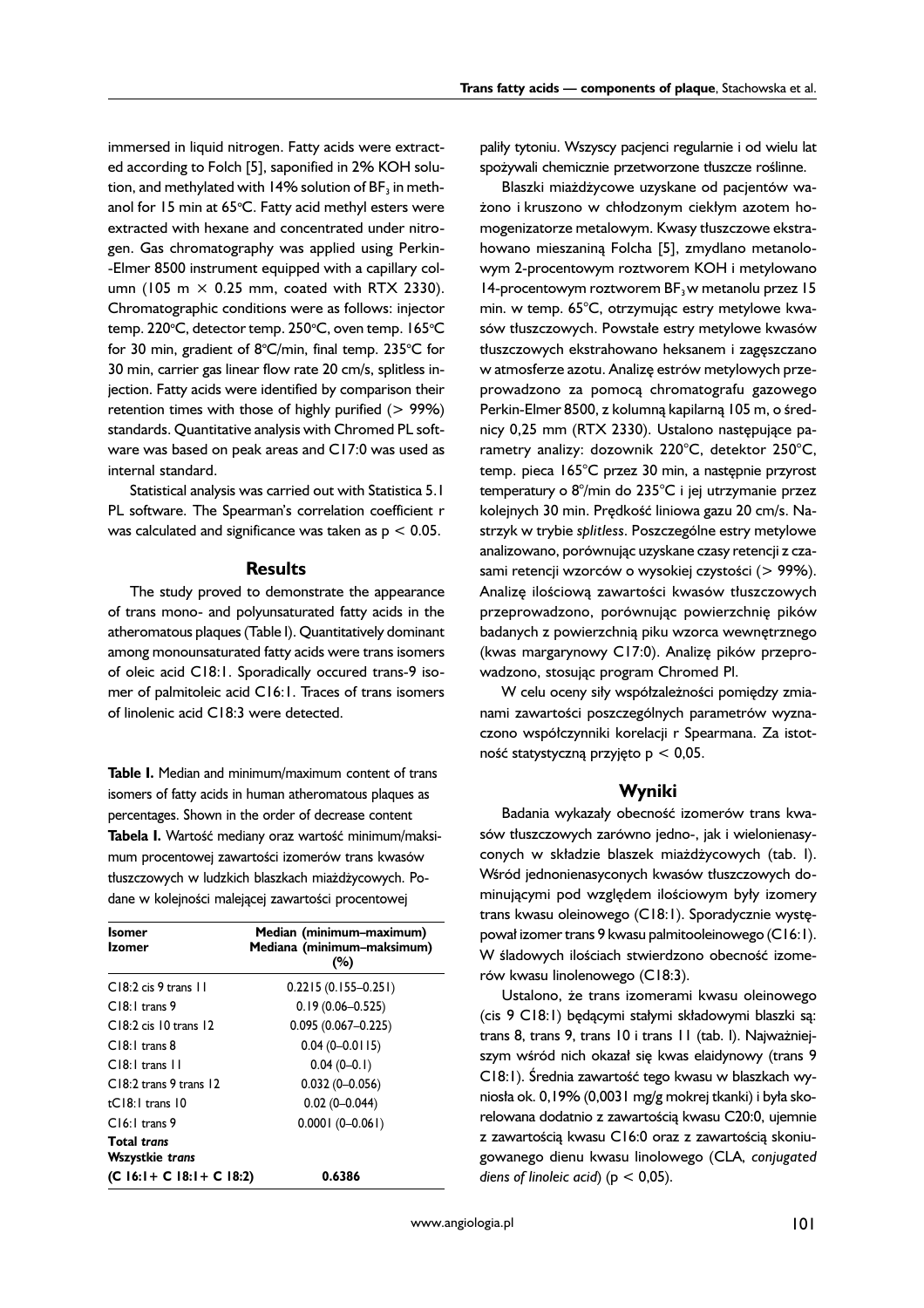It has been established that trans isomers of oleic acid (cis-9 C18:1), which is a constant component of the atheromatous plaque, are: trans-8, trans-9, trans-10, and trans-11 (Table I). The most important of them was elaidic acid (trans-9 C18:1). The average content in plaques  $-$  0.19% (0.0031 mg/g wet tissue), and was positively correlated with C20:0, and negatively with both C16:0 and conjugated diens of linoleic acid (CLA) ( $p < 0.05$ ).

Polyunsaturated fatty acids detected in atheromatous plaques were mainly isomers of linoleic acid: trans-9, trans-12 C18:2 (linolelaidic acid) and CLA. Content of linoleic acid (trans-9, trans-12 C18:2) in examined plaques constituted 0.03% of total fatty acids.

Among CLA present in atheromatous plaques cis-9, trans-11 and cis-10, trans-12 C18:2 were detected (Table I). Conjugated diens were found in all atheromatous plaques and their mean content was 0.31%. Both diens of linoleic acid were correlated with elaidic acid (trans-9 C18:1) concentration (Table II).

#### **Discussion**

The present study proved that the trans isomers of C18:1 (trans-8, trans-9, trans-10, trans-11) and C18:2 (trans-9, trans-12 and CLA) are constant components of

Wykryte w blaszkach miażdżycowych wielonienasycone kwasy tłuszczowe to izomery kwasu linolowego: izomer trans 9, trans 12 C18:1 (kwas linolelaidynowy) oraz CLA. Zawartość izomerów trans kwasu linolowego (trans 9, trans 12 C18:2) w złogu miażdżycowym stanowiła 0,03% ogólnej zawartości wszystkich kwasów tłuszczowych.

Spośród CLA w blaszkach miażdżycowych potwierdzono obecność: izomeru cis 9, trans 11; oraz cis 10, trans 12 C18:2 (tab. I). Wykazano, że sprzęgnięte dieny występowały w każdej blaszce miażdżycowej, a ich zawartość wyniosła około 0,31%. Oba dieny kwasu linolowego były skorelowane z zawartością kwasu elaidynowego (trans 9 C18:1) (tab. II).

## **Dyskusja**

W przeprowadzonych badaniach ustalono, że izomery trans kwasu C18:1 (trans 8, trans 9, trans 10, trans 11) oraz C18:2 (trans 9, trans 12 oraz CLA) są stałym składnikiem ludzkich blaszek miażdżycowych (tab. I). Odkładanie się izomerów trans kwasów tłuszczowych (TFA, *trans fatty acids*) może mieć potencjalny wpływ na właściwości fizyczne blaszki, jej sztywność i podatność na powstawanie pęknięć (pod względem chemicz-

**Table II.** Spearman's correlation coefficients (r) for fatty acids in athermatous plaques **Tabela II.** Współczynnik korelacji rang Spearmana (r) dla kwasów tłuszczowych blaszki miażdżycowej

|                                                                                                                                                                                                                                                                                                                                                                                                                                                                                                                                                                                                                                                                                                                                                                                                                                                                                                                                                                                                                                                                                                                                          | C14:0 | <b>C16:0</b> | <b>C</b> 16:1 c9 | ೪<br>$\frac{1}{8}$<br>Ō | ಕ<br>$\frac{1}{8}$<br>$\mathbf{o}$ | 48<br>$\overline{181}$<br>$\mathbf \omega$ | ¢<br>18:1<br>$\mathbf{o}$ | $18:1$ t <sub>10</sub><br>$\mathbf{o}$ | ₹<br>$\frac{1}{8}$<br>$\mathbf{o}$ | $c$ 9ti<br><b>18:2</b><br>$\mathbf{o}$ | c10t12<br>C18:2 | C20:0 | C 20:1 (n9) | C20:4 (n6) | C22:6   |
|------------------------------------------------------------------------------------------------------------------------------------------------------------------------------------------------------------------------------------------------------------------------------------------------------------------------------------------------------------------------------------------------------------------------------------------------------------------------------------------------------------------------------------------------------------------------------------------------------------------------------------------------------------------------------------------------------------------------------------------------------------------------------------------------------------------------------------------------------------------------------------------------------------------------------------------------------------------------------------------------------------------------------------------------------------------------------------------------------------------------------------------|-------|--------------|------------------|-------------------------|------------------------------------|--------------------------------------------|---------------------------|----------------------------------------|------------------------------------|----------------------------------------|-----------------|-------|-------------|------------|---------|
| $C$ 14:0                                                                                                                                                                                                                                                                                                                                                                                                                                                                                                                                                                                                                                                                                                                                                                                                                                                                                                                                                                                                                                                                                                                                 |       |              |                  |                         |                                    |                                            |                           | 0.59                                   |                                    |                                        |                 |       |             |            |         |
| C16:0                                                                                                                                                                                                                                                                                                                                                                                                                                                                                                                                                                                                                                                                                                                                                                                                                                                                                                                                                                                                                                                                                                                                    |       |              |                  |                         |                                    |                                            | $-0.53$                   |                                        |                                    |                                        |                 |       |             |            |         |
| $C$ 16:1 $c$ 9                                                                                                                                                                                                                                                                                                                                                                                                                                                                                                                                                                                                                                                                                                                                                                                                                                                                                                                                                                                                                                                                                                                           |       |              |                  |                         |                                    |                                            |                           |                                        |                                    |                                        | 0.62            |       |             |            |         |
| $C$ 18:1 $c$ 9                                                                                                                                                                                                                                                                                                                                                                                                                                                                                                                                                                                                                                                                                                                                                                                                                                                                                                                                                                                                                                                                                                                           |       |              |                  |                         |                                    |                                            |                           | 0.46                                   |                                    |                                        |                 |       |             |            |         |
| $C$ 18:1 $c$ 11                                                                                                                                                                                                                                                                                                                                                                                                                                                                                                                                                                                                                                                                                                                                                                                                                                                                                                                                                                                                                                                                                                                          |       |              |                  |                         |                                    |                                            |                           |                                        |                                    |                                        | 0.50            |       |             |            |         |
| C 18:1 t8                                                                                                                                                                                                                                                                                                                                                                                                                                                                                                                                                                                                                                                                                                                                                                                                                                                                                                                                                                                                                                                                                                                                |       |              |                  |                         |                                    |                                            |                           |                                        | 0.45                               |                                        |                 | 0.57  |             |            |         |
| $C$ 18:1 $t9$                                                                                                                                                                                                                                                                                                                                                                                                                                                                                                                                                                                                                                                                                                                                                                                                                                                                                                                                                                                                                                                                                                                            |       | $-0.53$      |                  |                         |                                    |                                            |                           |                                        |                                    | 0.45                                   | 0.61            | 0.60  |             |            |         |
| $C$ 18:1 $t$ 10                                                                                                                                                                                                                                                                                                                                                                                                                                                                                                                                                                                                                                                                                                                                                                                                                                                                                                                                                                                                                                                                                                                          | 0.59  |              |                  | 0.46                    |                                    |                                            |                           |                                        |                                    |                                        |                 |       | 0.53        | $-0.45$    | $-0.49$ |
| $C$ 18:1 tl $I$                                                                                                                                                                                                                                                                                                                                                                                                                                                                                                                                                                                                                                                                                                                                                                                                                                                                                                                                                                                                                                                                                                                          |       |              |                  |                         |                                    | 0.45                                       |                           |                                        |                                    |                                        |                 |       |             |            |         |
| C 18:2 c9t11                                                                                                                                                                                                                                                                                                                                                                                                                                                                                                                                                                                                                                                                                                                                                                                                                                                                                                                                                                                                                                                                                                                             |       |              |                  |                         |                                    |                                            | 0.45                      |                                        |                                    |                                        |                 |       |             |            |         |
| C18:2 c10t12                                                                                                                                                                                                                                                                                                                                                                                                                                                                                                                                                                                                                                                                                                                                                                                                                                                                                                                                                                                                                                                                                                                             |       |              | 0.62             |                         | 0.50                               |                                            | 0.61                      |                                        |                                    |                                        |                 |       |             |            |         |
| C 20:0                                                                                                                                                                                                                                                                                                                                                                                                                                                                                                                                                                                                                                                                                                                                                                                                                                                                                                                                                                                                                                                                                                                                   |       |              |                  |                         |                                    | 0.57                                       | 0.60                      |                                        |                                    |                                        |                 |       |             |            |         |
| C 20:1 (n9)                                                                                                                                                                                                                                                                                                                                                                                                                                                                                                                                                                                                                                                                                                                                                                                                                                                                                                                                                                                                                                                                                                                              |       |              |                  |                         |                                    |                                            |                           | 0.53                                   |                                    |                                        |                 |       |             |            |         |
| C20:4(n6)                                                                                                                                                                                                                                                                                                                                                                                                                                                                                                                                                                                                                                                                                                                                                                                                                                                                                                                                                                                                                                                                                                                                |       |              |                  |                         |                                    |                                            |                           | $-0.45$                                |                                    |                                        |                 |       |             |            |         |
| C22:6                                                                                                                                                                                                                                                                                                                                                                                                                                                                                                                                                                                                                                                                                                                                                                                                                                                                                                                                                                                                                                                                                                                                    |       |              |                  |                         |                                    |                                            |                           | $-0.49$                                |                                    |                                        |                 |       |             |            |         |
| $n = 21$ , $p < 0.05$ ; not significant when space empty/puste pole wyraża brak zależności istotnej statystycznie<br>Fatty acids presents in the table/Kwasy tluszczowe prezentowane w tabeli: C14:0 — mirystic acid/kwas mirystynowy; C16:0 — palmitic acid/kwas palmitynowy; C 16:1<br>$\text{cis } 9$ — palmitoleic acid/kwas palmitooleinowy; C18:1 cis $9$ — oleic acid/kwas oleinowy; C18:1cis 11 — cis11 isomer of oleic acid/izomer cis 11 kwasu oleinowego;<br>C18:1 trans 8 — trans 8 isomer of oleic acid/izomer trans 8 kwasu oleinowego;C18:1 trans 9 — elaidic acid/kwas elaidynowy; C18:1 trans 10 — trans 10 isomer of oleic<br>acid/izomer trans 10 kwasu oleinowego; C18:1 trans 11 — vaccenic acid/kwas wakcenowy; kwas C18:2 cis 9 trans 11 — coniugated dien of linolic acid (CLA)/<br>/sprzegnięty dien kwasu linolowego (CLA); c18:2 cis10 trans 12 — coniugated dien of linolic acid/sprzegnięty dien kwasu linolowego; C20:0 arachidic acid/kwas arachid-<br>owy; C20:1 — heneicosanoic acid/kwas heneikozanowy; C20:4 — arachidonic acid/kwas arachidonowy; C22:6 — docosahexaenoic acid/kwas dokosaheksaenowy |       |              |                  |                         |                                    |                                            |                           |                                        |                                    |                                        |                 |       |             |            |         |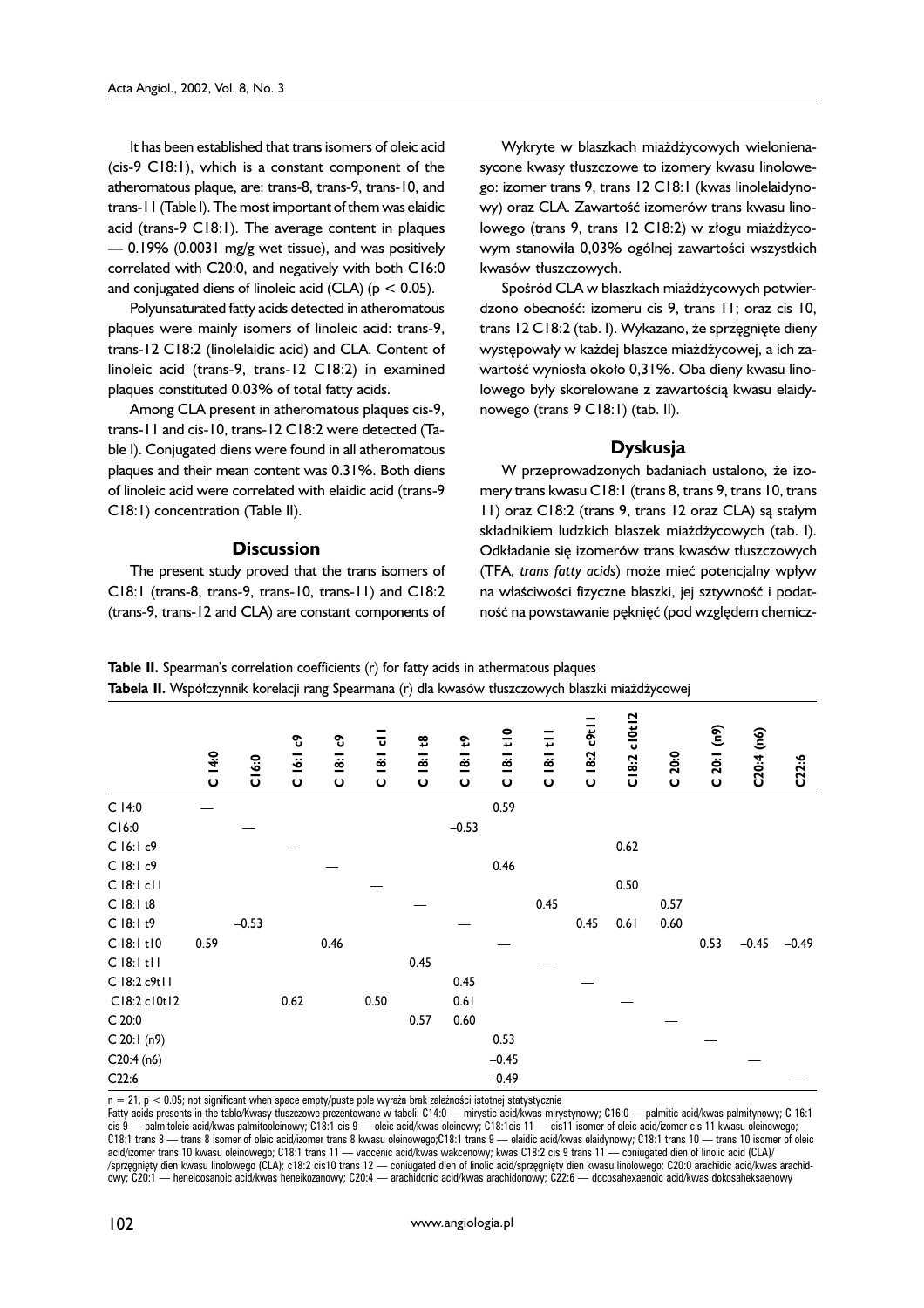human atheromatous plaque (Table 1). Deposition of trans fatty acids (TFA) can affect physical properties of the plaque, as rigidity and susceptibility for spliting (chemically, trans unsaturated fatty acids resemble saturated ones) [1].

Elaidic acid - the main TFA present in atheromatous deposits (Table I) can stimulate atherogenesis. It has been proved in studies conducted in early nineties that elaidic acid is responsible for the increase of about 25% plasma concentration of lipoprotein a (Lp a) in healthy volunteers receiving diet containing TFA [6]. Elaidic acid affects in a negative matter the metabolism of key plasma lipoproteins: low density lipoproteins (LDL) and high density lipoproteins (HDL). Some authors assume that elaidic acid can impair the LDL receptors, stimulating their uptake by macrophags [1] and affects one of the most substantial plasma lipoprotein: CETP (Cholesteryl Esters Transfer Protein). This protein transfers cholesteryl esters from HDL to other fractions of plasma lipoproteins. It has been proved that elaidic acid increases CETP activity in plasma, decreasing HDL cholesterol concentration and increasing LDL cholesterol concentration [7].

Investigations carried out in this study support the view that one of trans isomers of linoleic acid: trans-9, trans-12 C18:2 is a component of the atheromatous plaque (Table I). This fatty acid, occurring in hardened fats of plant origin, can damage the conversion of linoleic acid to arachidonic acid, disturbing the process of prostaglandin synthesis in tissues [1, 2, 4].

It is of great importance that conjugated diens of linoleic acid –– CLA (mainly cis-9, trans-11 C18:2) are components of atheromatous deposits (Table I). They have multidirectional favourable activities in the body [8]. Firstly, they prevent the process of atherosclerosis induced by dietary factors, and serve as antimutagens and anticancerogens [8, 9]. Secondly, due to their antioxidant properties, CLA are supposed to inhibit atherosclerotic and neoplastic processes. Locally, CLA function as a factor protecting cell membranes against free radicals [8, 9]. The mechanism of antineoplastic activity of CLA is probably associated with the inhibition of eicosanoids formation, which stimulates both cell growth and modulation of the cell defense systems [8, 9]. Conjugated diens of linoleic acid are also used as indicator of oxidation intensity [10]. It seems that elaidic acid can stimulate free radical reactions where conjugated diens of linoleic acid are produced. This could explain the correlation between CLA and elaidic acid concentrations (Table II). However, the hypothesis requires further research to understand what is the role of elaidic acid in atherogenesis.

Previous investigations conducted in Europe show that, at current level of consumption, trans unsaturated

nym izomery trans kwasów tłuszczowych przypominają nasycone kwasy tłuszczowe) [1].

Kwas elaidynowy — główny TFA występujący w złogach miażdżycowych (tab. I), może brać udział w stymulowaniu aterogenezy. W badaniach przeprowadzonych na początku lat 90. wykazano, że kwas elaidynowy był odpowiedzialny za 25-procentowy wzrost stężenia lipoproteiny a (Lp a) w osoczu zdrowych ochotników stosujących dietę zawierającą TFA [6]. Kwas elaidynowy może także niekorzystnie wpływać na metabolizm kluczowych lipoprotein osocza: lipoprotein o małej gęstości (LDL) i lipoprotein o dużej gęstości (HDL). Niektórzy autorzy zakładają, że kwas elaidynowy może uszkadzać receptory LDL, stymulując tym samym ich wychwyt przez makrofagi [1], a także wpływać na jedno z najistotniejszych białek metabolizmu lipoprotein osocza (CETP, *Cholesteryl Esters Transfer Protein*). Białko to przenosi estry cholesterolu frakcji HDL na inne frakcje lipoprotein osocza. Wykazano, że kwas elaidynowy zwiększa aktywność CETP w osoczu, przyczyniając się do spadku stężenia cholesterolu frakcji HDL oraz do wzrostu stężenia cholesterolu frakcji LDL [7].

W badaniach przeprowadzonych w niniejszej pracy stwierdzono obecność izomerów trans kwasu linolowego (trans 9, trans 12 C18:2) w złogach miażdżycowych (tab. I). Ten kwas tłuszczowy, mający źródło pokarmowe wyłącznie w utwardzonych tłuszczach roślinnych, może upośledzać konwersję kwasu linolowego do kwasu arachidonowego, wpływając tym samym negatywnie na proces syntezy prostaglandyn w tkankach [1, 2, 4].

Ciekawą obserwacją jest potwierdzenie obecności w blaszkach miażdżycowych CLA (cis 9, trans 11 C 18:2) (tab. I). Wykazują one w organizmie wielokierunkowe działania korzystne [8]. Przeciwdziałają rozwojowi zmian miażdżycowych indukowanych drogą pokarmową, działają antymutagennnie i antykarcenogennie [8, 9]. Przypuszcza się, że dzięki właściwościom antyoksydacyjnym CLA mogą hamować procesy miażdżycowe i nowotworzenie. *In situ* CLA mogą działać jako czynnik ochraniający błony komórkowe przed działaniem wolnych rodników [8, 9]. Mechanizmem odpowiedzialnym za przeciwnowotworowe działanie CLA może być hamowanie wytwarzania eikozanoidów stymulujących wzrost komórek oraz modulacja obronnych systemów komórkowych [8, 9]. Sprzężone dieny kwasu linolowego są także wykorzystywane jako wskaźnik rejestrujący intensywność procesów oksydacyjnych [10]. Wydaje się, że kwas elaidynowy może pobudzać reakcje wolnorodnikowe, których produktem końcowym są CLA — w ten sposób można tłumaczyć korelację pomiędzy CLA a kwasem elaidynowym (tab. II). Hipoteza ta wymaga jednak dalszych badań w celu